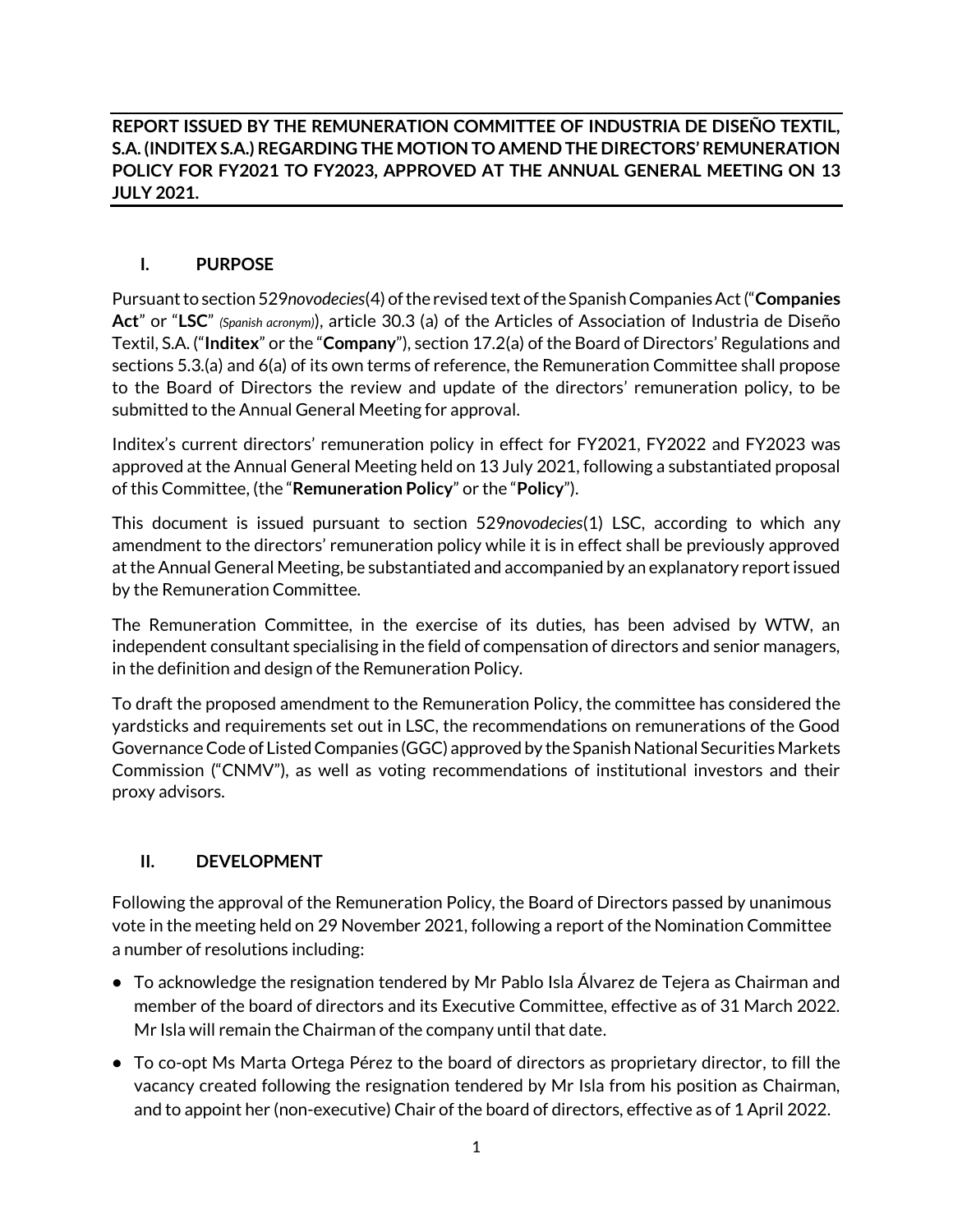- **•** To acknowledge the resignation tendered by Mr Carlos Crespo González from his position as CEO and member of the board of directors and its Executive Committee and to appoint him as COO & Head of Digital and Sustainable Transformation.
- **•** To acknowledge the resignation tendered by Mr Óscar García Maceiras as General Counsel and Secretary of the board and its committees, and to co-opt him to the board as executive director and CEO.

With Mr Isla's departure and subsequent co-option of Ms Ortega to the board of directors, a generational handover, which had been in the making for a certain time will be completed, piloted by Mr Isla himself and Inditex's founder, controlling shareholder and director, Mr Amancio Ortega Gaona, who were in agreement to ensure that the succession of the Chair takes place in an orderly and planned manner.

The resulting corporate governance model, with two separate roles, that of Chair of the Board of Directors and CEO, and the position of non-executive Chair, are aligned with good corporate governance practices.

In view of the changes to the corporate organizational structure, the Remuneration Committee has deemed it appropriate to amend the Remuneration Policy for the purposes of aligning it with the new organizational structure. If the Board of Directors so resolves, the Directors' Remuneration Policy, as amended, must be approved at the Annual General Meeting as a separate agenda item pursuant to section 529*novodecies* LSC.

The proposed **significant changes to the** Remuneration Policy and the grounds supporting them are explained below:

**•** Setting a **fixed remuneration** for the **position of (non-executive) Chair of the Board of Directors,** to this date an unpaid position.

Taking into account the upcoming departure of Mr Isla, and the appointment of a new nonexecutive Chair of the board, the Remuneration Committee has raised to the board the motion on setting a specific fixed remuneration for the position, which will now become paid, as it has been deemed appropriate that the new duties and responsibilities assumed should be reflected, inter alia, in such compensation.

In order to propose to the Board of Directors the remuneration for the position of (nonexecutive) Board Chair, the Remuneration Committee has carried out a reflection exercise in financial year 2022, taking into account the following factors:

• The intrinsic value of the person holding the position, due to her knowledge of the retail business in the fashion industry and of the Inditex Group, where she has carried out different roles and performed different duties, and her importance from an institutional perspective.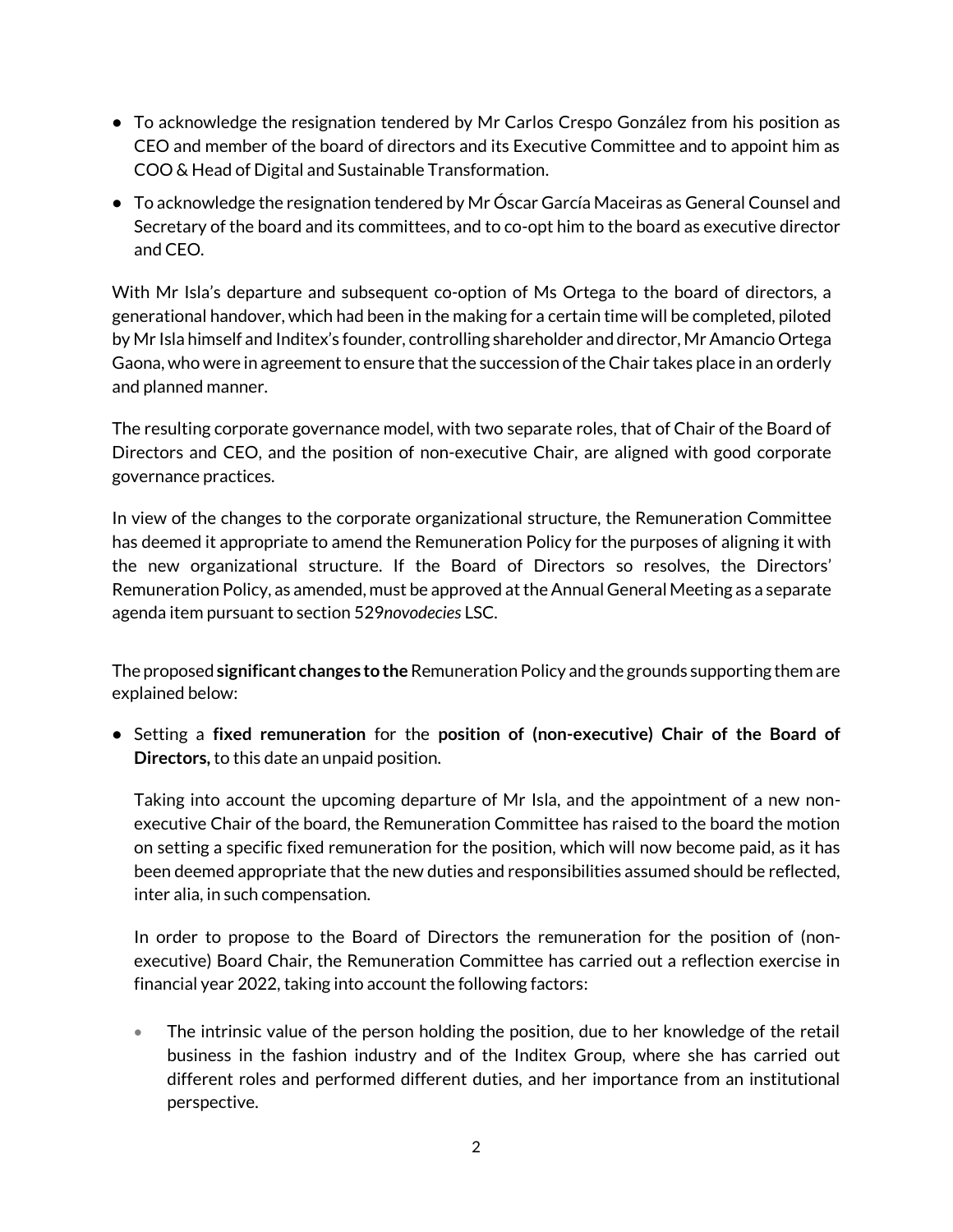- The special responsibility of the position and the criticality of the duties inherent thereto. Specifically, in addition to the duties inherent to the position of Board Chair, the (nonexecutive) Chair of the Board of Directors of Inditex will have under her direct responsibility the areas of Internal Audit, General Counsel's Office, and Communication.
- Exclusive and additional dedication with respect to the members of the Board of Directors.
- Recommendations from institutional investors and proxy advisors, as well as general corporate governance recommendations.
- Market practices in relevant European countries. For this purpose, the amounts and remuneration practices for the remuneration of (non-executive) board chairs in the companies that make up the main stock market indices (Ibex-35 in Spain, CAC40 in France, FTSE MIB in Italy, DAX40 in Germany, SMI20 in Switzerland and FTSE 100 in the United Kingdom) have been analyzed.

In view of such analysis, the Remuneration Committee has proposed to the Board of Directors to establish a specific fixed remuneration for the position of (non-executive) Chair of the Board of Directors, amounting on an annualised basis to €900 thousand and which will be paid in cash.

Such remuneration shall be in effect as of the approval of the Remuneration Policy as amended, and the ratification at the Annual General Meeting 2022 of the appointment of Ms Marta Ortega Pérez to the board of directors as proprietary director (required for her to continue her tenure as non-executive Chair of the Board of Directors, effective as of 1 April 2022).

This remuneration is additional to the annual fixed remuneration that directors may receive in their status as such for board membership. No other additional remuneration element and/or compensation will be assigned to the position of non-executive Chair of the Board of Directors.

**• Adjustment** of the **maximum value** of remunerations that the Company may pay on an annual basis to **directors as a whole** in their status as such.

The Remuneration Policy approved at the Annual General Meeting in 2021 set the current limit of €2,480 thousand as maximum amount of remuneration that may be paid annually by the Company to all directors in their status as such, based on the composition of the Board of Directors and its Committees as at the date of approval of that Remuneration Policy (13 July 2021).

Taking into account that the position of (non-executive) Chair of the Board of Directors will become a paid position, the annual fixed remuneration being set at €900 thousand a year**,** it is appropriate to increase the **cap** to the **maximum amount** of remunerations to be paid annually to directors as a whole in their status as such to **€ 3,380 thousand**.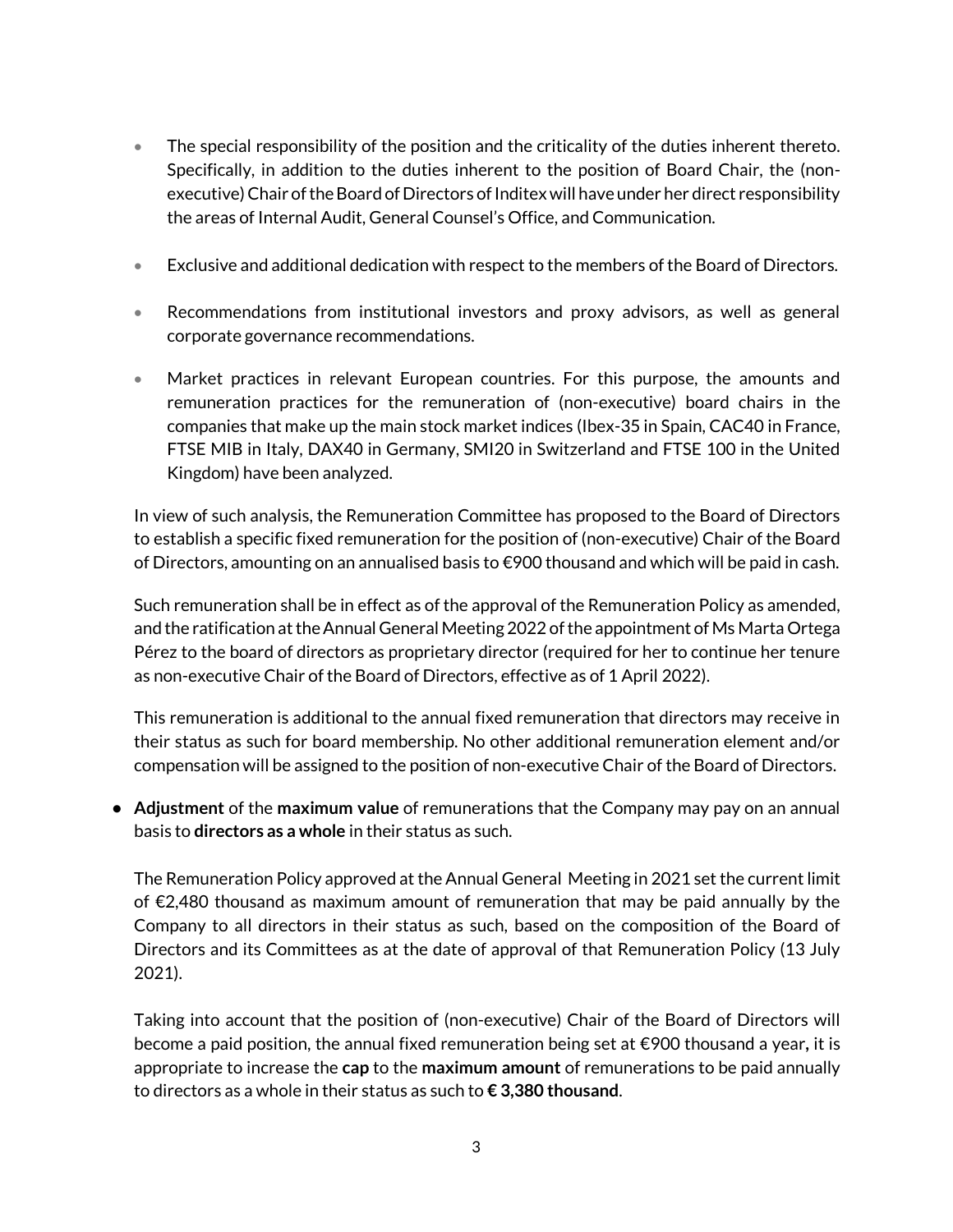**•** Determine the **total remuneration package** for the CEO for the performance of his duties and responsibilities as chief executive in the new organizational structure of the company, including the terms and conditions of this contract.

Pursuant to sections 249(3)6&(4), 529*quindecies*(3)(g) and 529*octodecies* LSC, article 30.3 (b) of the Articles of Association, section 17.2 (b) of the Board of Directors' Regulations and sections 5(b) and 6(b) of the terms of reference of the Remuneration Committee, this latter has raised to the board the motion on the remuneration of Mr Óscar García Maceiras for the performance of executive functions.

#### In particular:

• The remuneration package for the CEO includes the same remuneration items set out in the Remuneration Policy approved for the CEO at the Annual General Meeting on 13 July 2021, i.e.: annual fixed remuneration, annual variable remuneration and multi-year variable remuneration, in addition to remunerations in kind, in line with the general policy applicable to company's officers. On the other hand, the new CEO does not participate in any long-term savings scheme.

This remuneration package is mainly based on two principles: competitiveness and "Pay for Performance." The remuneration package for the CEO must be competitive, neither excessive nor insufficient, to prevent taking unnecessary risks and considering peer benchmarking. At the same time, the Company must ensure that a significant part of the remuneration package is tied to variable items which link remuneration with the achievement of financial and non financial results on a year and on multi-years horizon.

The Remuneration Committee proposes that the total remuneration of the CEO should be mid-way between the remuneration established in the Policy approved at the Annual General Meeting on 13 July 2021 for the Executive Chairman and the CEO. This level reflects the higher scope of the CEO's position in the new organizational structure versus the prior one.

Fixed remuneration has been reviewed to reflect the duties and responsibilities of the position within the new organizational structure. It will amount to €2,500 thousand a year. Such sum which will remain unchanged while the Policy is in effect.

Based on such proposal, the annual fixed remuneration of the new CEO will amount to  $E$ 2,500 thousand, provided that the amendment to the Directors' Remuneration Policy is approved and his co-option to the board as executive director is ratified at the 2022 Annual General Meeting. (required for him to continue his tenure as CEO, effective as of last 29 November 2022).

The specific amount of the annual variable remuneration (expressed as a percentage of annual fixed remuneration) and the amount of the long-term incentive have remained the same as those set for the CEO in the Remuneration Policy approved at the Annual General Meeting held in 2021.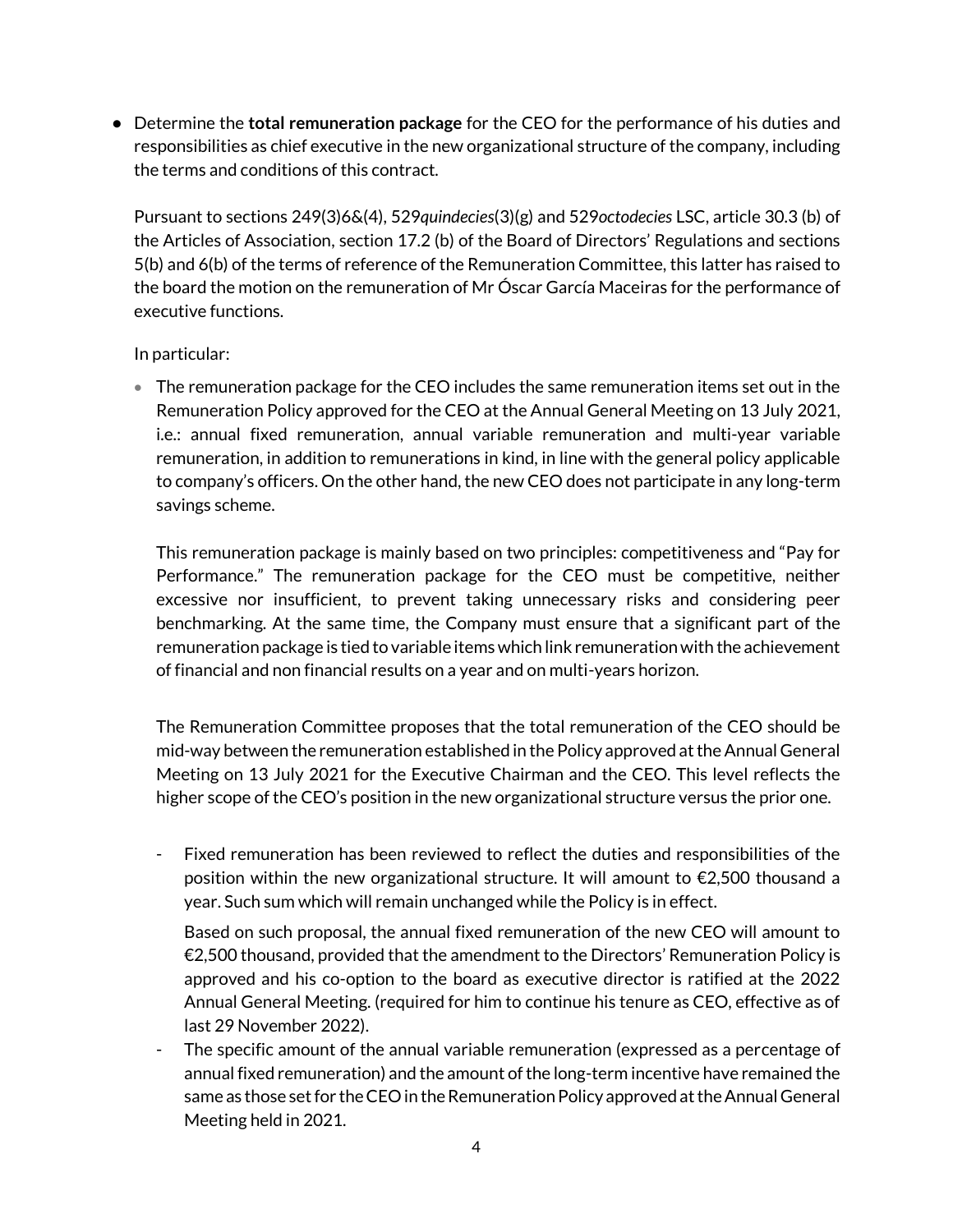If the sum of the reviewed fixed remuneration, maximum annual variable remuneration and maximum long-term variable remuneration for a cycle is considered (in accordance with the vesting of the cycle which began in 2021), the total remuneration of the CEO has been reduced by close to 30% compared to that of the former chief executive.

• The terms of the CEO's contract have been updated.

In the context of Mr Isla's departure from the company, and in order to strengthen the protection of the Company's legitimate interests, the board of directors resolved in the meeting held on 14 December 2021, to submit to the Annual General Meeting, the motion to extend the scope of the post-contractual non-compete obligation provided in the Remuneration Policy, and the related increase of his compensation further to such extension.

The Remuneration Committee has deemed it appropriate to update as well the terms of Mr García's contract as CEO, as regards the golden parachute and post-contractual non competition clause, to align it to the above referred reality, taking into account:

- The risks identified in assessing the terms and conditions stipulated for Mr Isla in his initial 2005 contract and in the Remuneration Policy approved at the Annual General Meeting in 2021 for post-contractual non-compete purposes and which have been determined to be insufficient to protect the interests of Inditex.
- The guidelines of institutional investors and proxy advisors, as well as recommendation 64 of the Good Governance Code of Listed Companies in Spain.
- Ibex-35 market practice in relation to severance payments and post-contractual noncompete clauses. It was noted in this regard that the most common practice is to provide severance payments equivalent to 2 years of fixed and variable annual remuneration.

Consequently, the Remuneration Committee has proposed that gross severance pay applicable in the scenarios identified in the Remuneration Policy should be set in an amount equal to the remuneration for 2 years, calculated on the basis of the sum of the CEO's fixed remuneration and annual variable remuneration respectively for the current year. The compensation for post-contractual non compete obligation is deemed to be included in the severance pay for termination.

The caps to maximum termination payments for executive directors provided in the GGC recommendations are considered in such severance pay.

## **III. OTHER CONSIDERATIONS**

The Remuneration Policy, as amended, **would maintain the fundamental lines** followed in the current remuneration policy, approved at the Annual General Meeting on 13 July 2021 with 98.42% of the votes in favour, and in the former policy, approved at the Annual General Meeting held on 17 July 2018 with 99.38% of votes in favour.